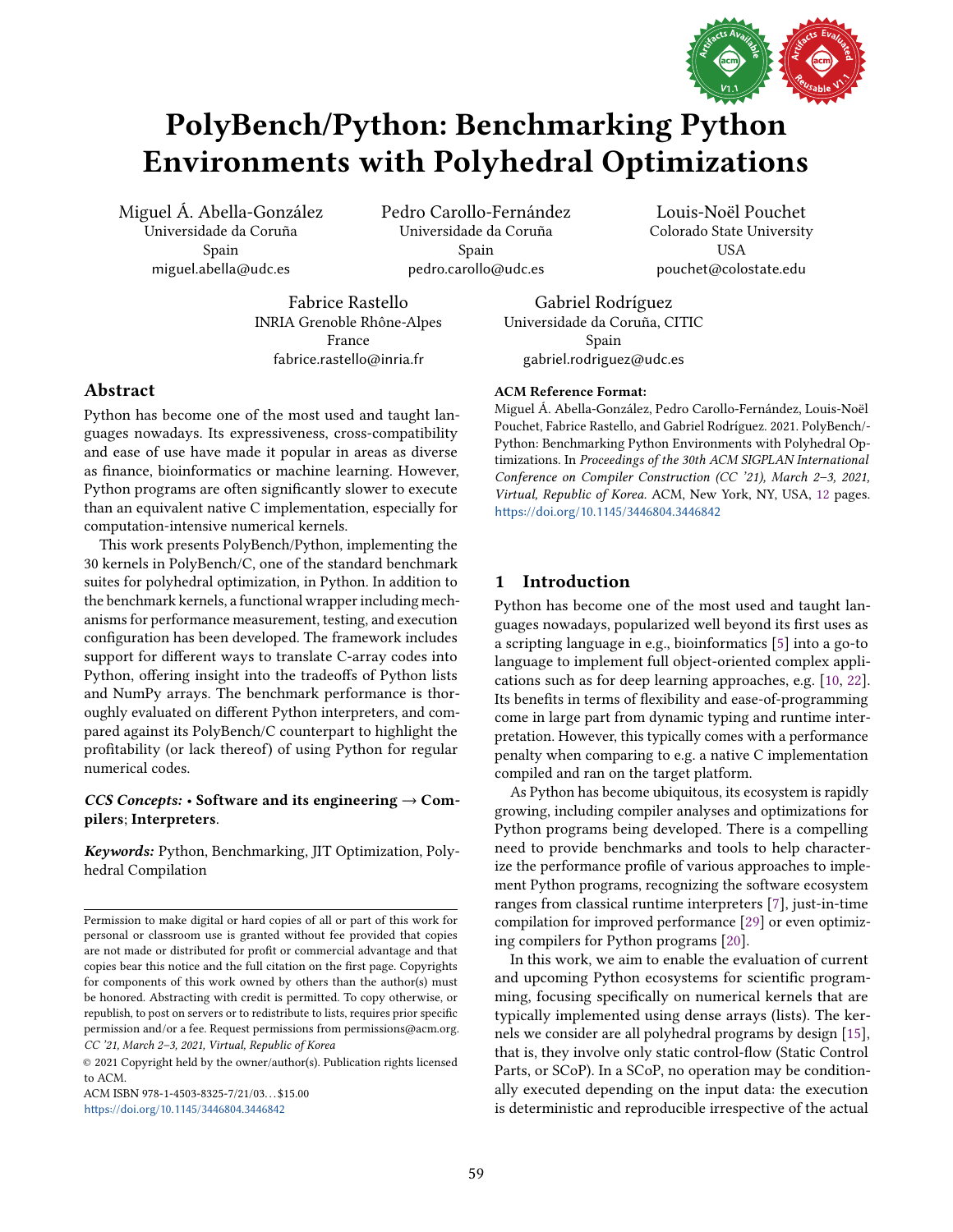input data values. This includes numerous dense linear algebra methods (e.g., matrix product, tensor contractions), dynamic programming, stencil computations for image processing or physics simulation, and equation solvers. Polyhedral programs can be represented at compile-time using affine functions and integer lattices, enabling exact array dataflow analysis to be computed [\[11\]](#page-10-6). Consequently, it is possible to design highly advanced automatic optimizing compilation algorithms for polyhedral programs, where aggressive restructuring including loop parallelization and tiling can be seamlessly implemented, e.g. [\[4,](#page-10-7) [12,](#page-10-8) [21,](#page-10-9) [23,](#page-10-10) [27\]](#page-11-2). Production compilers like GCC [\[26\]](#page-11-3) and LLVM [\[17\]](#page-10-11) integrate already polyhedral optimizers, as well as numerous research tools such as Pluto [\[4\]](#page-10-7) or ISL [\[32\]](#page-11-4).

We introduce PolyBench/Python, a self-contained benchmarking suite made of 30 numerical polyhedral kernels, for which polyhedral compilers can be designed and evaluated. PolyBench/Python is on purpose an exact mirror of the 30 kernels in PolyBench/C 4.2 [\[28\]](#page-11-5) in terms of computation performed, problem sizes and data types. This feature is key to enable fair side-by-side comparison of Python-based implementations with clean, native C implementations optimized with state-of-the-art optimizing compilers.

PolyBench/C provides a single reference implementation for each kernel, and a variety of schemes to allocate data along with mechanisms to ensure reproducible evaluations. PolyBench/Python offers similar features, but it also includes three Python implementations for each benchmark: a simple, C-like implementation using multidimensional arrays; another simple C-like implementation using linearized arrays; and a NumPy [\[31\]](#page-11-6) implementation. As we demonstrate in this paper, different types of implementation may deliver the best performance, depending on the benchmark and execution environment.

We developed an automated polyhedral optimizer for Poly-Bench/Python, automatically extracting the polyhedral representation of the kernel, and optimizing it with off-the-shelf polyhedral compilers. We present extensive experimental studies of the impact of several classical polyhedral loop transformations when applied to PolyBench/Python, including complex loop fusion to improve data reuse (using the Pluto algorithm [\[4\]](#page-10-7)), and loop permutations to further expose parallel inner loops. We make the following contributions:

• We introduce PolyBench/Python, a suite of 30 numerical kernels, for the purpose of benchmarking Python runtime environments and (just-in-time) Python compilers.[1](#page-1-0)

- We developed an automated polyhedral compilation flow for PolyBench/Python, and present extensive experiments on the profitability (or lack thereof) of implementing loop transformations for improved data reuse for these benchmarks.
- We present extensive experimental results characterizing PolyBench kernels, contrasting their execution profile in native C with their Python equivalent, to characterize the profitability and overhead of using Python for such numerical computations.
- We present several insights on Python programming styles and good practice to expose solid performance for Python-based implementations of numerical kernels.

The rest of the paper is organized as follows. Section [2](#page-1-1) motivates the work. Section [3](#page-2-0) introduces PolyBench/Python. Section [4](#page-4-0) presents extensive experimental results. Section [5](#page-9-0) presents related work, before concluding in Sec. [6.](#page-9-1)

# <span id="page-1-1"></span>2 Implementing Numerical Kernels in Python

The Python Ecosystem. Python is a high-level, objectoriented programming language that is well established with a very large community in both academia and industry. It is a general-purpose language which is extremely easy to learn due to its very clean syntax and great readability. One of the best characteristics of Python is its productivity. It is a dynamically (but strongly!) typed and interpreted language, with elegant syntax that makes it a very good option for scripting and rapid application development.

NumPy [\[31\]](#page-11-6) includes both a C array-like storage format, and high performance operations on arrays for Python. Nowadays, many Python codes are efficient enough for production use. However, due to Python's interpreted nature and the lackluster performance of "pure Python" (i.e., not using NumPy or external libraries) codes in the reference CPython interpreter, part of the community dismisses Python as a low performance language in itself.

Execution Profiles with Different Implementations. Figure [1](#page-2-1) illustrates the wide ranging performance profiles that can be obtained with various types of dense numerical kernels. It presents the normalized performance, in CPU execution cycles, achieved by different C and Python versions of five selected PolyBench kernels with and without polyhedral optimizations using the Pluto algorithm  $[4]^2$  $[4]^2$ 

We observe that Python implementations may end up competing with native C implementations (e.g., gramschmidt, seidel-2d and syr2k); but may also massively degrade performance, e.g., by nearly 10x for the Python versions of

<span id="page-1-0"></span><sup>1</sup>PolyBench/Python is free software, available at [https://github.com/UDC-](https://github.com/UDC-GAC/polybench-python)[GAC/polybench-python](https://github.com/UDC-GAC/polybench-python).

<span id="page-1-2"></span> $^2\mbox{Additional}$  and/or different polyhedral optimizations may provide higher performance gain than reported here, no tuning of these optimizations was implemented: we limit here to evaluating the benefit of loop fusion/distribution (possibly including loop skewing/shifting to make the fusion possible).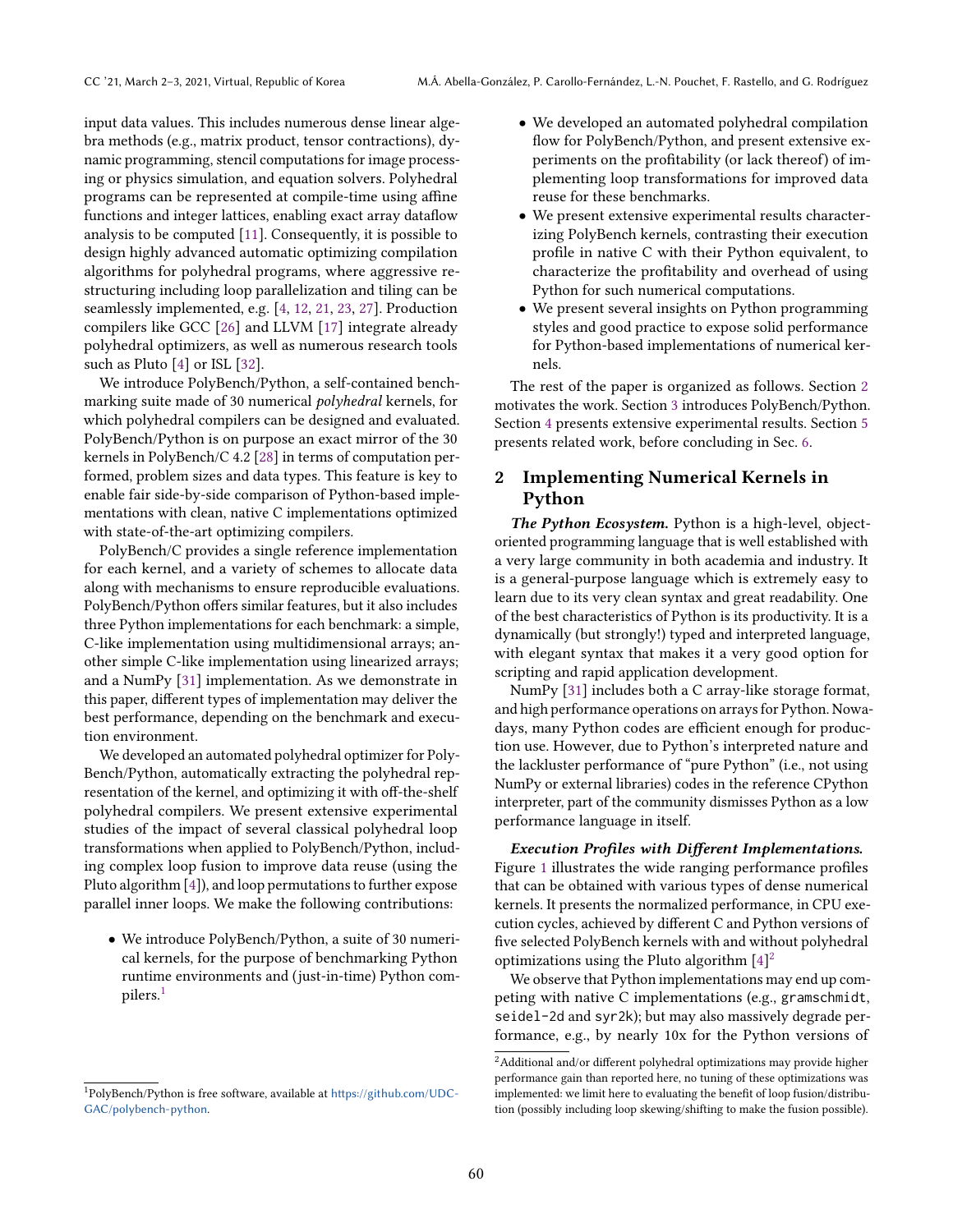<span id="page-2-1"></span>

Figure 1. Performance (CPU cycles elapsed) of selected C/Python PolyBench benchmarks. The plot presents two C versions, with and without polyhedral fusion to reduce the data reuse distance (through pocc –pluto); and three Python versions, with and without polyhedral fusion, and an additional manually vectorized version using NumPy. The Y axis is normalized to the values of gcc -O3. The full experimental setup is described in Sec. [4.](#page-4-0)

gemm and jacobi-2d. We extensively analyze the reasons for this execution profile differences in Sec. [4,](#page-4-0) pointing to an extremely significant overhead that can be added by the Python JIT in terms of branching and memory movement instructions for certain codes.

We also observe that the NumPy implementations, the typical method of choice to implement numerical kernels in Python, do not necessarily outperfom the other Python versions, as shown for the two stencils, seidel-2d and to a lesser extent jacobi-2d. Finally, the impact of polyhedral loop transformations for data reuse appears limited here, as is confirmed by experiments presented later: there is a massive impact for the C and Python versions of syr2k, but mostly no benefit elsewhere, pointing to the fact that the performance bottleneck of these codes is not the memory traffic. All this is carefully analyzed and explained later in Sec. [4.](#page-4-0)

Evaluating PolyBench/Python. This paper targets the Python benchmarking of small computational kernels. The 30 PolyBench/C kernels are translated to Python, supporting the exploration of the optimization space, including parameters such as how arrays are implemented or what is the comparative performance of different Python interpreters for different types of codes. It provides support for automatically measuring performance counters through the PAPI library, enabling seamless performance analysis. Furthermore we have developed a tool to generate a ScopLib representation [\[8\]](#page-10-12) of a polyhedral Python kernel, and conversely, to generate a Python code from a ScopLib representation. This allows

to integrate Python with off-the-shelf polyhedral compilers such as PoCC [\[8\]](#page-10-12) and PLUTO [\[1,](#page-10-13) [4\]](#page-10-7).

## <span id="page-2-0"></span>3 PolyBench/Python

We now introduce PolyBench/Python, which is based on PolyBench/C, and present the approach for the various kernel implementations we provide for each benchmark.

## 3.1 PolyBench

PolyBench is a benchmark suite of 30 numerical computations with static control flow, extracted from operations in various application domains (linear algebra computations, image processing, physics simulation, dynamic programming, statistics, etc.). Its original objective is to offer a set of representative numerical computations that are amenable to polyhedral optimizations, and to offer a platform to ease reproducibility of experiments, including numerous features for e.g. cache flushing, highly accurate timing, support for PAPI hardware counters, and non-random initialization data. PolyBench/C was developed by Pouchet, with significant contributions from Yuki starting from PolyBench/C 4.0 [\[28\]](#page-11-5).

PolyBench/Python, based on PolyBench/C 4.2.1 by Pouchet and Yuki [\[28\]](#page-11-5) implements, by design, exactly the same computation as in the equivalent PolyBench/C program: the same data types, exact same algorithm (including the same execution order for the operations, for loop-based Python implementations), and exact same dataset sizes. The objective is to provide implementations in different languages of the exact same computation to allow "apple-to-apple" comparisons between native C implementations and JIT/interpreted implementations in Python, thereby enabling to observe the overhead of the Python techniques compared to the execution of only-necessary instructions in the native C program.

Table [1](#page-3-0) presents the 30 kernels in PolyBench and their descriptions, for completeness. We report the order of data reuse, that is roughly the order of magnitude of times a data element is being reused by different computations in the kernel. Programs with  $O(N)$  reuse, where N represents the problem size (e.g., the number of rows or columns of an input square matrix  $N \times N$ ) are typically viewed as "computebound", while those with  $O(1)$  reuse as "memory-bound". Stencil computations time-iterated  $T$  times have their data reused  $O(T)$  times.

#### 3.2 PolyBench/Python: General design

The PolyBench/Python benchmarks have been implemented following the Python 3 standard. Note no support was considered for Python 2 as it was discontinued in early 2020 [\[14\]](#page-10-14).

The actual benchmark implementation is built around the PolyBench abstract class. It includes routines that support benchmarking and array allocation, and defines abstract handles that must be filled by implementing subclasses. In particular, a benchmark will extend the PolyBench class and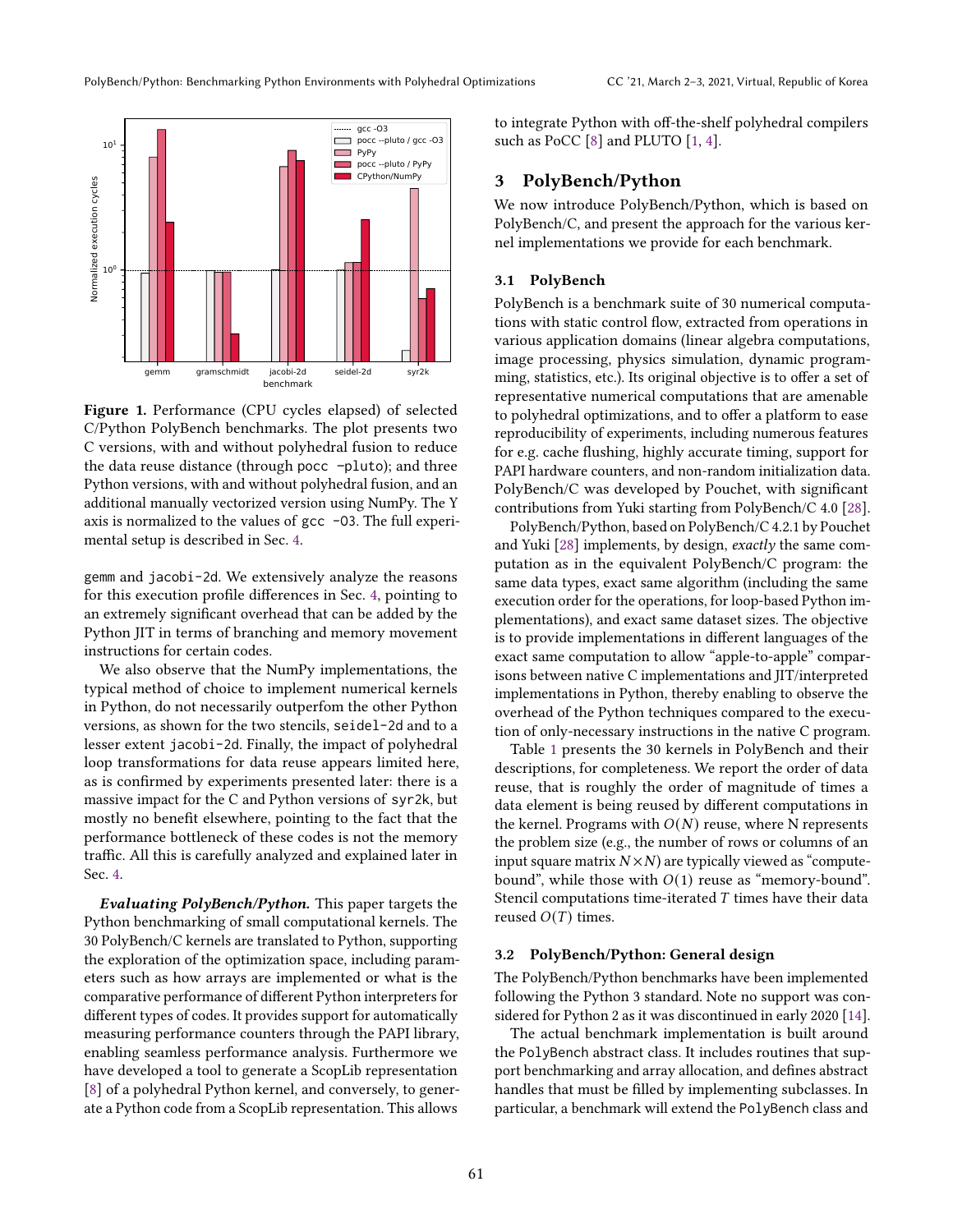Table 1. 30 kernels in PolyBench

<span id="page-3-0"></span>

| Benchmark       | Reuse | Description                                   |  |  |
|-----------------|-------|-----------------------------------------------|--|--|
| 2 <sub>mm</sub> | O(N)  | 2 Matrix Mult. $(\alpha ABC + \beta D)$       |  |  |
| 3mm             | O(N)  | 3 Matrix Mult. ((AB)(CD))                     |  |  |
| adi             | O(T)  | Alternating Direction Implicit solver         |  |  |
| atax            | O(1)  | Matrix transpose and vector mult.             |  |  |
| bicg            | O(1)  | BiCG sub-kernel of BiCGStab solver            |  |  |
| cholesky        | O(N)  | Cholesky decomposition                        |  |  |
| correlation     | O(N)  | Correlation computation                       |  |  |
| covariance      | O(N)  | Covariance computation                        |  |  |
| deriche         | O(1)  | Edge detection filter                         |  |  |
| doitgen         | O(N)  | Multi-res. analysis kernel (MADNESS)          |  |  |
| durbin          | O(N)  | Toeplitz system solver                        |  |  |
| fdtd-2d         | O(T)  | 2-D Dinite Diff. Time Domain kernel           |  |  |
| floyd-warshall  | O(N)  | Graph shortest path length                    |  |  |
| gemm            | O(N)  | Matrix-multiply ( $C = \alpha AB + \beta C$ ) |  |  |
| gemver          | O(1)  | Vector mult, and matrix add.                  |  |  |
| gesummv         | O(1)  | Scalar, vector and matrix mult.               |  |  |
| gramschmidt     | O(N)  | Gram-Schmidt decomposition                    |  |  |
| head-3d         | O(T)  | Heat equation over 3D data domain             |  |  |
| jacobi-1D       | O(T)  | 1-D Jacobi stencil computation                |  |  |
| jacobi-2D       | O(T)  | 2-D Jacobi stencil computation                |  |  |
| lu              | O(N)  | LU decomposition                              |  |  |
| ludcmp          | O(N)  | LU decomposition + Forward Subst.             |  |  |
| mvt             | O(1)  | Matrix Vector product and Transpose           |  |  |
| nussinov        | O(N)  | Dyn. programming for seq. alignment           |  |  |
| seidel          | O(T)  | 2-D seidel stencil computation                |  |  |
| symm            | O(N)  | Symmetric matrix-mult.                        |  |  |
| syr2k           | O(N)  | Symmetric rank-2k update                      |  |  |
| syrk            | O(N)  | Symmetric rank-k update                       |  |  |
| trisolv         | O(1)  | Triangular solver                             |  |  |
| trmm            | O(N)  | Triangular matrix-mult.                       |  |  |
|                 |       |                                               |  |  |

define the abstract methods in Fig. [2.](#page-3-1) These implement the actual benchmark functionality, including array initialization, the kernel code itself, and printing the results in a standardized format which is readily compatible with the outputs produced by PolyBench/C, allowing for cross-language validation. The run\_benchmark() method is similar to main() in C codes. It is in charge of defining the input and output structures of the benchmark, and initializing them and running the kernel via calls to the appropriate abstract methods.

```
def initialize_array(self, *args, **kwargs): ...
```

```
def print_array_custom(self, array: list, dump_message: str = ''): ...
```
def kernel(self, \*args, \*\*kwargs): ... def run\_benchmark(self) -> list[tuple]: ...

Figure 2. Abstract functions to be implemented by a Poly-Bench/Python benchmark.

PolyBench/Python provides two different ways to measure performance. The first is to measure the execution time of the kernel using the Timestamp Counter (TSC register). Its contents are directly accessed using assembly code executed

through the inlineasm library. The second way is to measure performance counters using the PAPI library [\[24,](#page-10-15) [25\]](#page-11-7) through the python\_papi module.

3.2.1 Available Implementations. The process of translating PolyBench/C to Python requires a number of design decisions to deal with the intrinsic differences between both languages. One of the critical differences is related to data representation. Polyhedral codes in general, and the PolyBench benchmarks in particular, manipulate arrays and scalar variables of basic types. In C, these are stored sequentially in memory in row-major order. There is no equivalent representation in pure Python, where everything is an object and there are no basic datatypes, in contrast to other interpreted languages, such as Java, where both concepts coexist. Since everything is an object, lists of int values are not a collection of contiguously stored 32- or 64-bit basic values, but rather a collection of contiguously stored 64-bit pointers to int objects. This creates an additional level of indirection which degrades performance when traversing the array.

Furthermore, when considering multidimensional structures, there is a choice between implementing them as a sequence of nested lists, similar to how a cascade of pointers to pointers would work in C, or flattening the structure and linearizing the accesses, as automatically done by C compilers with multidimensional array allocations. One can envision how the flattening should be more efficient, in the same way that in C using cascaded pointers introduces an additional level of indirection for each dimension in the data structure, degrading memory performance.

One additional alternative for array implementation is to directly use NumPy arrays [\[31\]](#page-11-6). This looks like a good design alternative, since NumPy arrays are, by design, C-like objects, with homogeneously-typed data, and contiguous in memory. This has the potential to greatly improve the memory behavior, and therefore performance, but it comes with its own performance pitfalls that need to be carefully studied.

In PolyBench/Python, the abstract PolyBench class that all benchmarks must extend implements all these different strategies for array allocation, exemplified in Fig. [3.](#page-4-1) The user must select the desired implementation using runtime knobs. These alternatives will be studied and compared in the experimental analysis in Sec. [4.](#page-4-0)

3.2.2 Control Structures. The PolyBench/C benchmarks prominently feature two control structures: if statements and for loops. The conditionals have a direct translation to Python, with no semantic and minimal syntactic variations. However, for loops in Python are foreach style loops that traverse a collection of objects. In order to implement them efficiently, a C for loop is translated to a Python for traversing a range expression. This is a special type of collection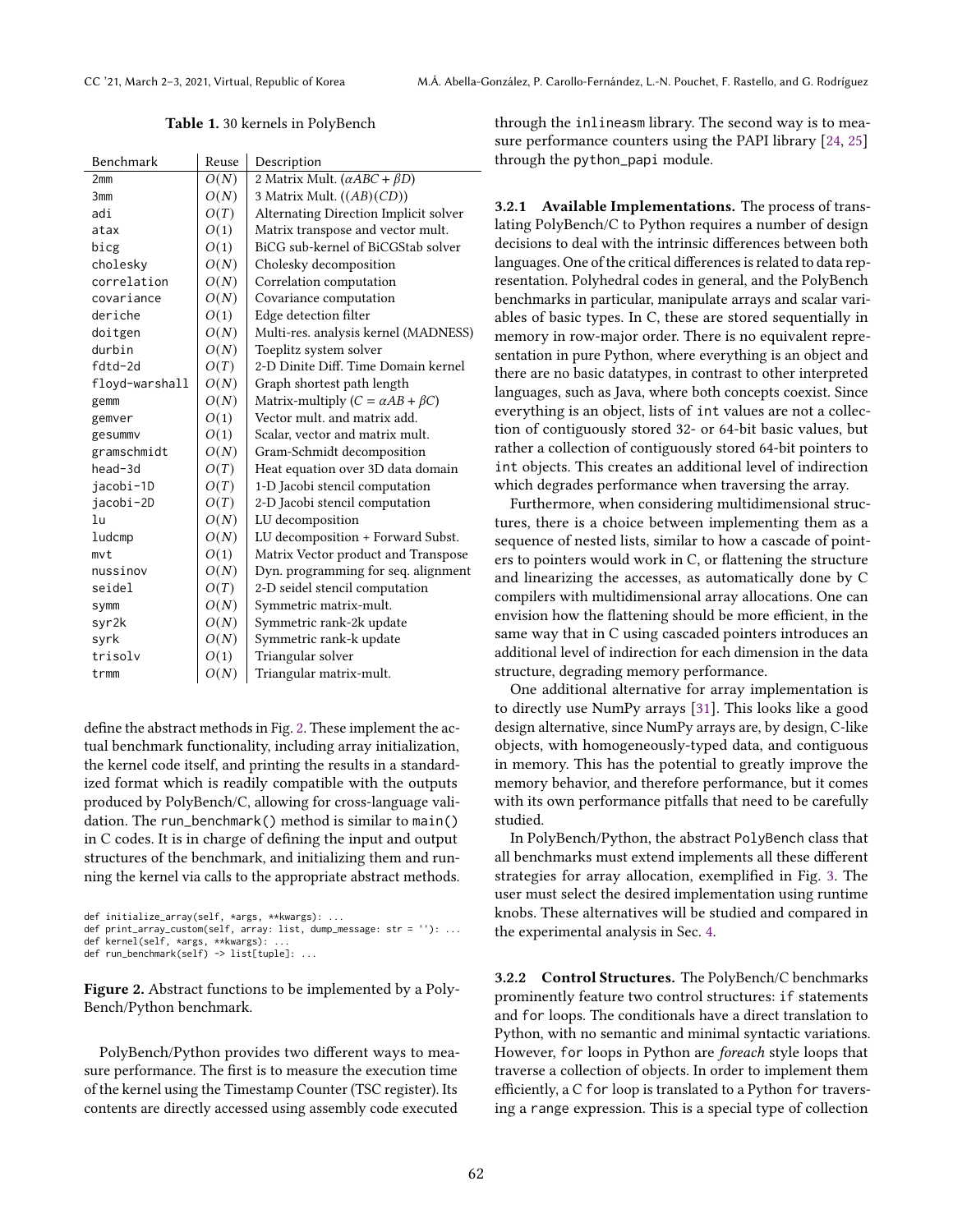```
for i in range(0, self.NI):
  for j in range(0, self.NJ):
    C[i][j] *= beta
  for k in range(0, self.NK):
     for j in range(0, self.NJ):
      C[i][j] += alpha * A[i][k]
                         * B[k][j]
              (a) List
                                    C \neq heta
                                    C += alpha * np.dot(A, B)
                                                (b) NumPy
for i in range(0, self.NI):
  for j in range(0, self.NJ):
C[self.NJ * i + j] *= beta
  for k in range(0, self.NK):
    for j in range(0, self.NJ):
      C[self.NJ * i + j] += alpha * A[self.NK * i + k]* B[self.NJ * k + j]
                          (c) Flattened List
```
Figure 3. List, flattened list, and NumPy alternative array implementations for the gemm kernel.

spawned by a Python generator object. This kind of collections are populated on demand, one object at a time, avoiding the memory overhead of instantiating the full collection.

## 3.3 Support for Polyhedral Optimizations

We have implemented an analysis and translation layer capable of reading Python kernels and generating their ScopLib [\[8\]](#page-10-12) representation, as well as back-generating Python codes from the ScopLib. The input to this tool is not the Python source code, but the bytecode generated by CPython. This allows the optimizations to be performed in a just-in-time fashion, upon execution of the code, although this approach has not been used in the current work. However, no search or isolation of the static control part (SCoP) is performed at this time. The tool receives a Python function and assumes its entire body to be a valid SCoP.

#### 3.4 Python Interpreters

Similar to using different compilers for C codes, a collection of different interpreters exist for Python. CPython [\[13\]](#page-10-16) is developed by the Python Software Foundation. Its goal is not to achieve high performance, but to provide a multi-platform environment that serves as the reference interpreter for other projects.

PyPy [\[29\]](#page-11-1) is a performance-oriented interpreter developed using the RPython [\[2\]](#page-10-17) tool-chain. The Python code is translated to RPython, which is then translated to flow graphs, and then to C. The RPython layer includes a tracing justin-time layer including an optimizer and a back-end that generates machine code.

Intel Distribution for Python [\[7\]](#page-10-3) is designed to make Intel libraries such as the Math Kernel Library [\[33\]](#page-11-8) and the Data Analytics Acceleration Library [\[6\]](#page-10-18) usable from Python. It does not intend to provide fast pure Python code, but to bridge the technological gap between Python libraries such as NumPy and Intel products.

The performance of these interpreters will be compared in the next section.

## <span id="page-4-0"></span>4 Experimental Results

Experiments with the 30 PolyBench kernels were executed on an Intel Core i7 8700K with 64 GB of RAM memory. The CPU frequency was fixed at the base frequency of 3.7 GHz to prevent thermal constraints affecting experimental variability. We first analyze the performance of the Python version of the benchmarks, comparing different interpreters and using both nested lists and flattened lists to implement arrays. Afterwards, we focus on PyPy and flattened lists to assess the relative performance of Python and C codes. Then, we study the performance impact of basic polyhedral optimization on both C and Python codes. Finally, we study the potential performance improvements to be gained from using NumPy on CPython.

Our experimental study analyzes the performance of Poly-Bench/C 4.2.1-beta and PolyBench/Python. The tool-chain includes GCC 10.2.0, PoCC 1.5.0-beta, CPython 3.9.1, PyPy 7.3.2, and NumPy 1.19.4. All benchmarks are configured to use the default data types and dataset sizes, that is, the LARGE dataset size in PolyBench [\[28\]](#page-11-5), where problem sizes typically far exceed L2 cache size. For each benchmark-configuration pair, selected PAPI hardware performance counters are collected during execution of the kernel, including those measuring hits and misses to each level of the memory hierarchy, execution cycles, total instructions executed, and stalled cycles. Instruction count is further broken down into several different instruction types, including memory instructions, branches, and floating point operations. For all experiments, we report the average of 5 runs. In all figures, performance counters are plotted relative to a baseline for simplicity and space. Complete experimental data, including absolute values for all measurements in the plots, are available as auxiliary material.

## 4.1 Relative Performance of Scalar Pure Python Implementations

We first focus on pure Python codes, and more specifically on evaluating the performance of the different Python interpreters considered in our experimental setup. We found that for pure Python (i.e., not NumPy codes, which will be covered later), the performance metrics for PyPy are an order of magnitude better than those of CPython and the Intel Distribution for Python. This includes memory performance, CPU stalls, and branches and branch mispredictions. The average speedup over the full PolyBench/Python suite is 20x. For the sake of space saving, we do not report these results, and in the following we default to PyPy unless otherwise noted.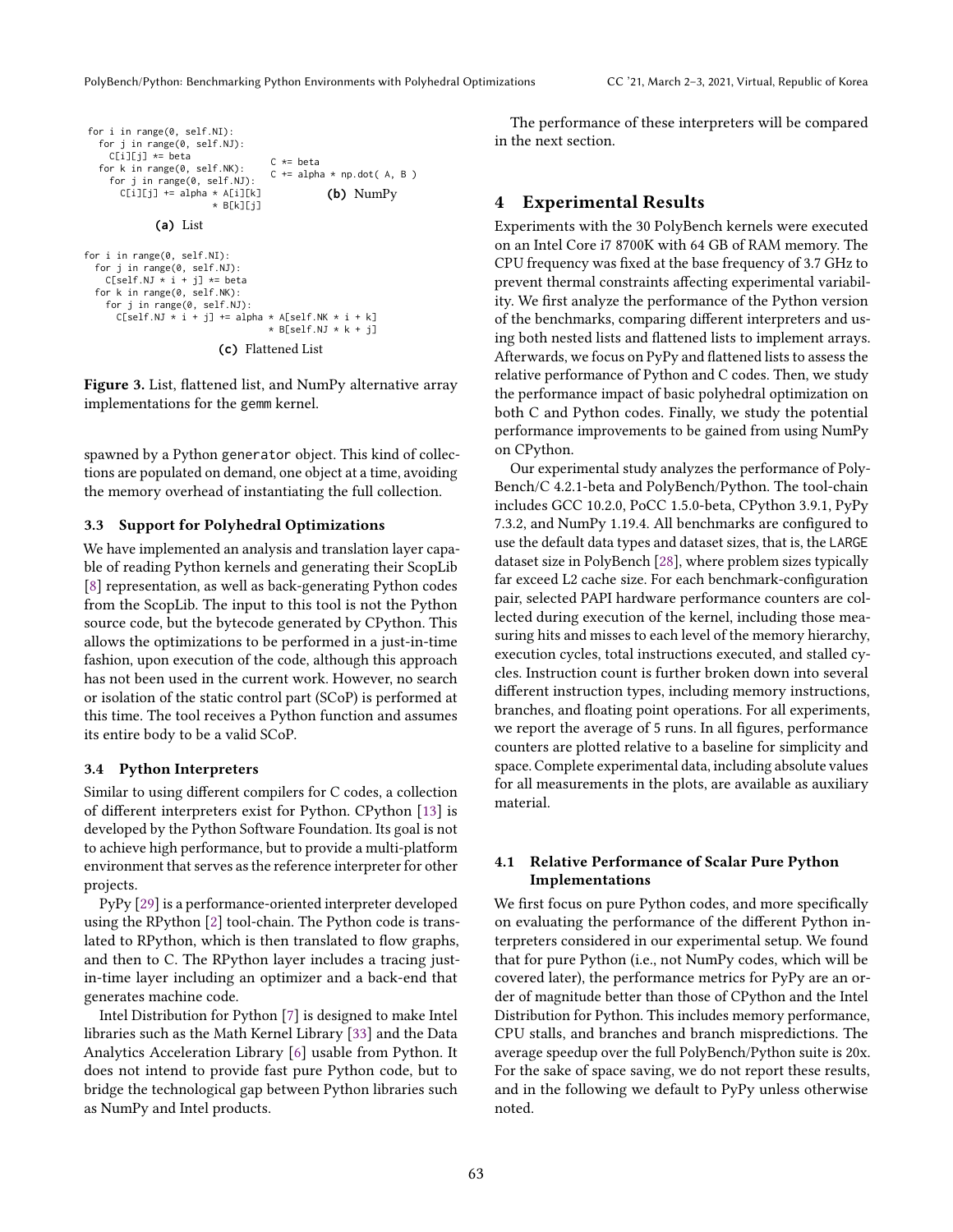Next, we study the tradeoffs of using nested lists versus flattened lists. Figure [4](#page-5-0) summarizes key performance counters of the nested list-based implementation as compared to the flattened list-based one.

<span id="page-5-0"></span>

Figure 4. Selected performance counters of the implementation with nested lists, executed using PyPy, normalized to the values of the implementation with flattened lists.:

Using flattened lists (i.e., linearized arrays) always offers the best performance, with an average speedup of 2x. Codes using flattened lists execute, on average, 1.9x fewer instructions, distributed as 1.7x fewer branches (20% of the total instruction count reduction), and 4.4x fewer load instructions (80% of the total instruction count reduction). This large reduction in the number of L1 accesses is caused by the removal of the intermediate levels of indirection when employing nested lists, but it does not have a large fundamental impact on the number of off-chip accesses, as the cache hierarchy is capable of absorbing the excess loads. L2 misses decrease by 2.2x. Misses to L3, where the actual data reside, and consequently main memory accesses, are decreased by only 1.1x, an indication that the actual benefit from the memory point of view is the elimination of repeated accesses to intermediate indirection levels in nested lists. If we categorize the benchmarks into compute-bound, memory-bound, and stencils following their data reuse profiles as shown in Table [1,](#page-3-0) we see a stark difference between memory-bound and compute-bound benchmarks. While for memory-bound benchmarks the average speedup is 1.4x, it goes up to 2.0x for the compute-bound and stencil kernels. The reason is that many compute-bound and stencil benchmarks become memory-bound as the number of memory accesses is multiplied by a factor of up to five when using nested lists. By flattening the lists the reduction in memory accesses directly translates into a halving of the pipeline stalls.

PyPy provides an additional performance advantage when using flattened lists. Since PyPy 1.8, lists containing a collection of homogeneous objects, i.e, objects of the same Python type which corresponds to a C native type, will be internally stored as lists of native types, without a wrapping object [\[30\]](#page-11-9). Although this optimization is not identical to a native C array, as it still requires additional helper objects to implement operations on the list, a level of indirection is saved on the access to the data, improving overall performance. In the remainder of this section, all Python codes will be implemented through flattened lists, except where otherwise noted.

### 4.2 C vs Python

This subsection focuses on the relative performance of C codes with different optimization levels and pure Python codes executed using PyPy and flattened lists. Since there is wide variability in the performance characteristics of different benchmarks in the PolyBench set, we break the 30 kernels down into smaller, more easily analyzable subsets that present common traits. We find that, for this comparison, the classical categorization into compute-bound, memorybound and stencil benchmarks is not appropriate. In this case a categorization which follows the relative success of the C benchmarks depending on the optimization levels applied is more useful to determine the reasons for performance differences between Python and C, and it gives insight into how the Python-to-machine translation process can be further improved to speed up executions. For the remainder of this subsection, we will use the term "baseline" to refer to C codes compiled with gcc -O3 -fno-tree-vectorize. Indeed, we aim to isolate the effect of SIMD vectorization in our experiments for fair comparison, as PyPy does not appear to fully exploit SIMD vectorization in the generated programs.

<span id="page-5-1"></span>

Figure 5. Performance, in execution cycles, of the benchmarks which benefit from -O3 but not from SIMD instructions. Results are normalized to those of the baseline, and the rightmost column is its IPC.

Figure [5](#page-5-1) shows the performance obtained by the subset of codes that benefit from -O3 optimizations, but not from vectorization. As for the Python performance, we can see that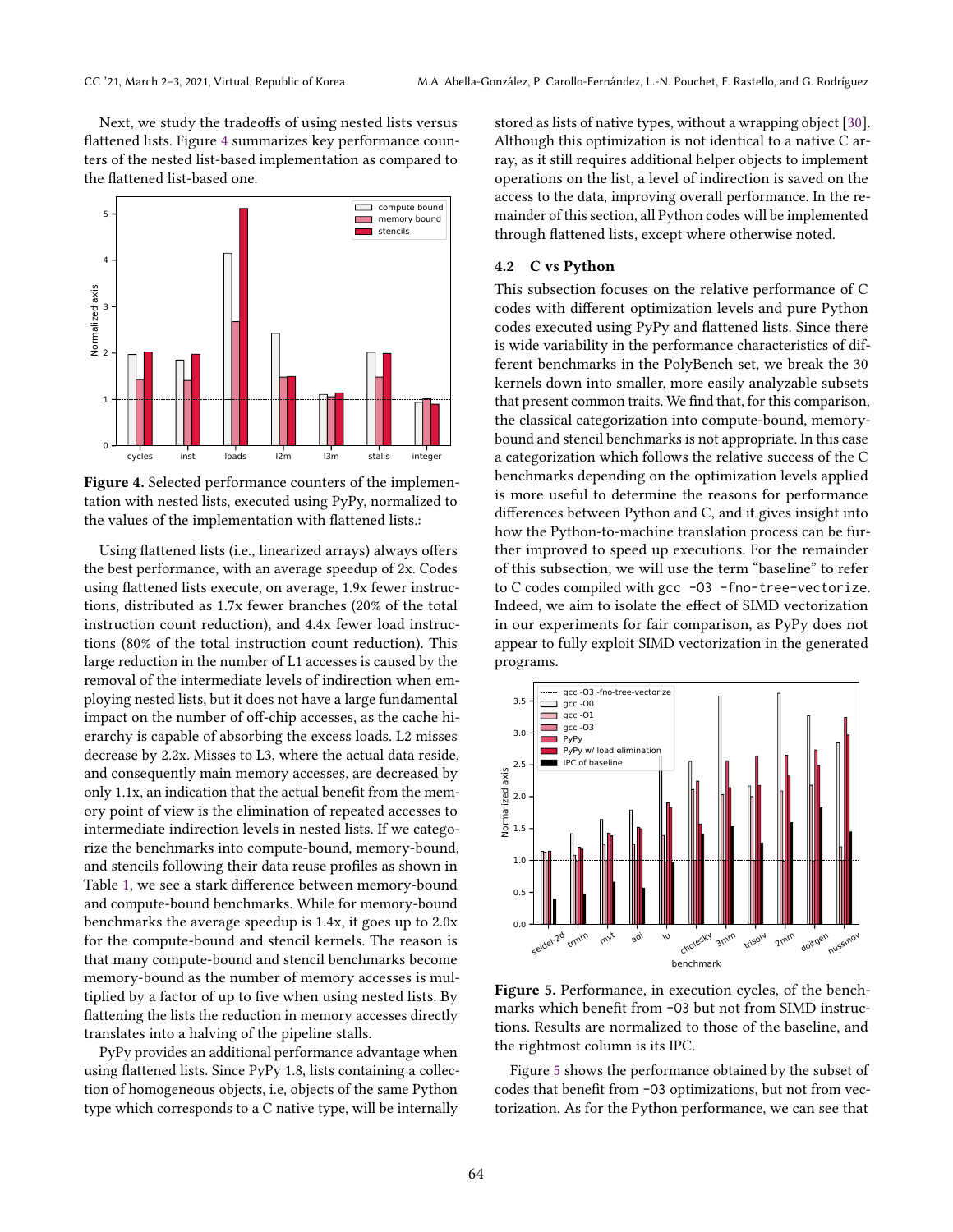it is closely related to the performance of gcc -O1, except for nussinov, which will be isolated and studied later. The average speedup of -O3 with respect to -O1 in this subset is 1.4. This improvement comes from a reduction in the number of load instructions performed by the kernel. Applying differential analysis of performance optimizations, the culprit turns out to be load elimination on the innermost reductions, as exemplified in Fig. [6.](#page-6-0) The only exceptions are adi, where load elimination accounts for 30% of the improvement while -fexpensive-optimizations, a relatively opaque set of program analyses is responsible for the remaining 70%; and seidel-2d, where all the performance improvement comes from -fpredictive-commoning, which tries to reuse computations from previous iterations of a loop.

<span id="page-6-0"></span>

Figure 6. Example of load elimination for a fragment of trisolv.

We manually applied load elimination to this set of Python benchmarks, finding an average reduction in the number of both load and store instructions of approximately 25%, and in the number of total instructions executed of 11%, for a total average speedup of 1.1.

Regarding performance, the Python version is, on average, 1.6x slower than the baseline, and only 1.2x slower than -O1. With the exception of nussinov, the execution cycles of all benchmarks present a correlation of 0.99 with the number of executed instructions. This is not at all the case for C codes, where this correlation is approximately 0.60. This signals that, for an interpreted language such as Python, where executing each instruction includes expensive operations such as types and dimensionality checks, the number of executed instructions determines, to a very large extent, the attainable performance. In fact, the relative performance of Python codes is closely related to the IPC (Instructions Per Cycle) of the C codes, as shown in the IPC column of Figure [5.](#page-5-1) When the IPC is low, the slack available to the Python VM to execute each instruction is larger, and the effect on total execution time of the interpreting overhead is hidden. As the number of instructions per cycle increases, this overhead starts to become the bottleneck of the system. In the nussinov case, the number of L3 misses for this benchmark increases by 13x, an anomaly compared to the average 1.3x of this set of benchmarks. This signals that this benchmark, which has a very low L3 miss rate of 1.6% in the C version, becomes memory bound due to conflict caused by the extra memory pressure due to the interpreting process. The L3 miss rate in the Python version scales up to 8.3%.

The second subset of analyzed codes benefits from both -O3 optimizations and the use of SIMD instructions, as detailed in Fig. [7.](#page-6-1) With the exception of deriche, gemver, and atax, the kernels in this group are either stencils or computebound.

<span id="page-6-1"></span>

Figure 7. Performance, in execution cycles, of the benchmarks which benefit from -O3 and the generation of SIMD instructions. Results are normalized to those of the baseline, and the rightmost column is its IPC. Note that the Y axis is logarithmic.

The Python VM overhead manifests more clearly for these codes. The average slowdown with respect to the baseline goes up to 5.2, and to 4.3 with respect to -O1. The total executed instructions increase by 7.1x. When compared to the -O3 versions generating SIMD operations, the number of executed instructions scales up to 25.3x, and the slowdown to 8.5. The evolution of the overhead introduced by PyPy still has a high correlation to the number of instructions per cycle (IPC) of the baseline. Some exceptions appear, related to particular compiler optimizations being introduced by GCC which are not done by PyPy. For instance, in the worst performance case, syrk, GCC is performing a loop interchange, followed by loop fusion, and load elimination, as shown in Fig. [8.](#page-7-0) When manually applied to the Python code, these optimizations achieve a reduction in the amount of executed instructions of 5.2x, and a combined speedup of 7.4. The slowdown with respect to the baseline is limited to 2x, showing that, when similarly optimized, the performance of PyPy usually comes within the same order of magnitude as the performance of equivalent C codes.

Finally, we study the subset of codes for which GCC optimizations do not significantly improve the execution time. These are shown in Fig. [9,](#page-7-1) and include gramschmidt, the only benchmark for which the performance of PyPy is higher, if only by 5%, than the performance of the baseline.

In the absence of advanced GCC optimizations, a few benchmarks, in particular gesummv, covariance, syr2k, and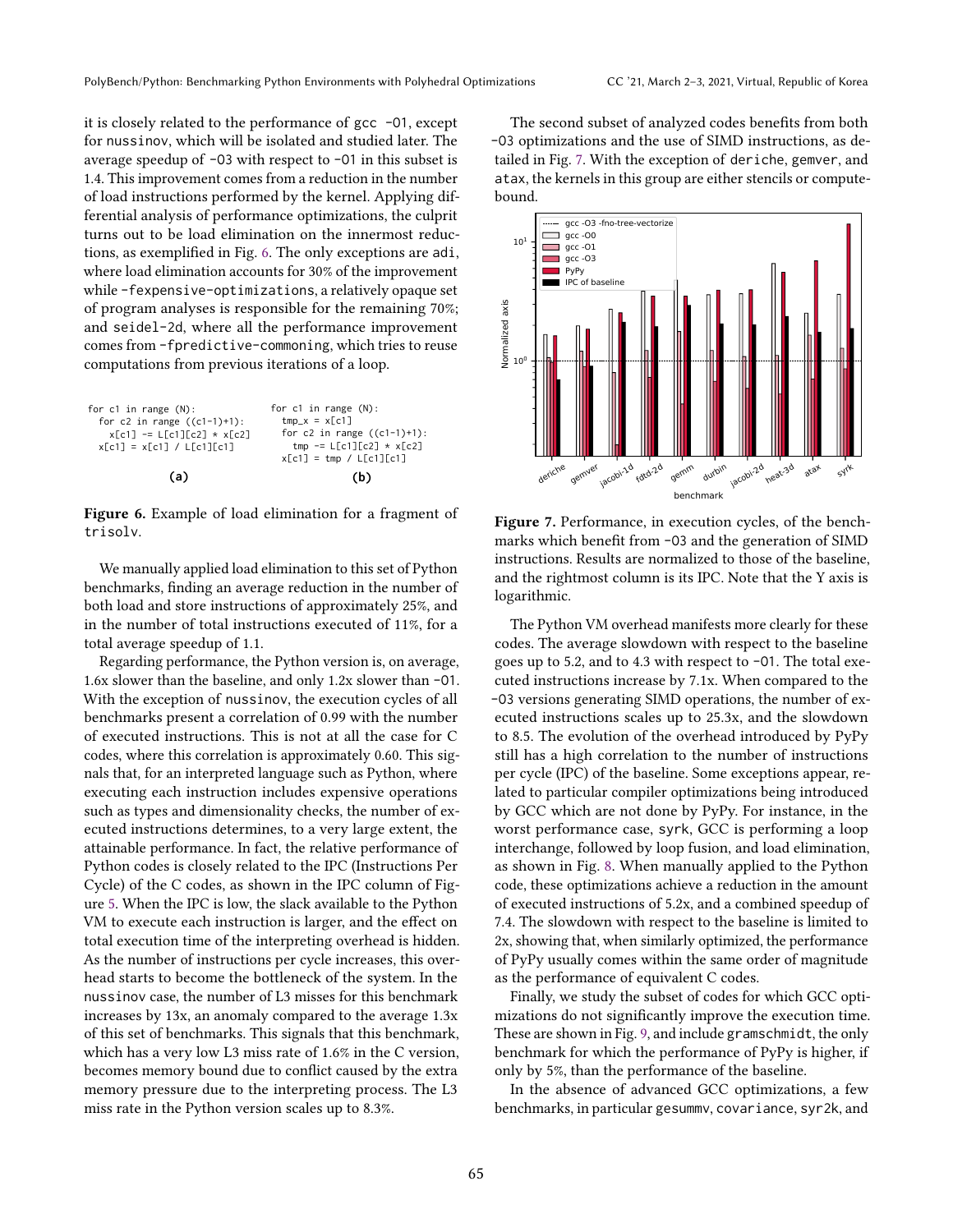<span id="page-7-0"></span>

Figure 8. syrk code: (a) original, (b) after loop interchange and fusion, and load elimination.

<span id="page-7-1"></span>

Figure 9. Performance, in execution cycles, of the benchmarks which do not benefit from advanced GCC optimizations. Results are normalized to those of the baseline, and the rightmost column is its IPC.

bicg do not seem to follow the rule of thumb that the overhead of Python follows the IPC of the C code. The problem with bicg is related to JIT misoptimization. In fact, if the inner loop of the kernel is interchanged, counter-intuitively traversing the 2-dimensional array through its columns, performance is increased by 1.7x. This anomalous behavior disappears as soon as either the unroll or heap JIT optimizations in PyPy are turned off. In the case of syr2k, the problem lies in an abnormal increase in the number of L3 misses of 4.9x. The benchmark, which was compute-bound in the C version, has become memory bound due to conflict misses in L1 caused by the extra memory pressure due to the interpreting process.

## 4.3 Polyhedral Optimizations

Figure [10](#page-7-2) presents the relative performances, per benchmark, of 4 different PyPy implementations. The base implementation in PolyBench/Python (PyPy) is contrasted with three optimization approaches in the PoCC compiler: maxfuse implements the original Pluto algorithm [\[4\]](#page-10-7) with maximal loop fusion for the kernel, resulting in possibly complex loop nest expressions when e.g. loop skewing is required to enable

fusion. fusion is fusing statements surrounded by the same number of loops only, that is the legacy "smartfuse" heuristic of Pluto [\[4\]](#page-10-7). vectorizer implements also smart fusion, but adds additional loop permutations to expose when possible parallel inner loops with the most stride-1 accesses, i.e., favors spatial locality.

<span id="page-7-2"></span>

Figure 10. Performance, in execution cycles, of different polyhedral optimizations.

While we observe numerous instances where the base PyPy version is outperformed by one or more versions using polyhedral transformations, such as for gemver, in most cases these optimizations do not provide additional performance improvement. For numerous benchmarks, this is to be expected: we did not implement any tiling in these experiments, and datasets typically exceed the L3 cache size, preventing to fully implement data reuse in the cache, e.g. as is observed for the various stencil computations. However attempting to derive a simple explanation based on the computational and data reuse patterns of the benchmarks would fail: we must instead take into account the overhead of PyPy that is added to the benchmarks, as discussed previously. Figure [11](#page-8-0) displays aggregated hardware counter metrics over all 30 benchmarks, illustrating the PyPy overhead in terms of number of instructions executed often makes the code "worse" than GCC -O0, which implements a spill-everywhere approach.

While instruction count is on average increased by 6x when using PyPy flattened lists (that is exactly the PyPy bar in Fig. [10\)](#page-7-2), there is a wide ranging increase over the benchmarking suite. For example for gemver, the number of executed instructions grows by 7x and the number of branches grows by 9x. The instruction type distribution is altered for the PyPy version: loads represent 32% of instructions executed in the baseline C implementation, but only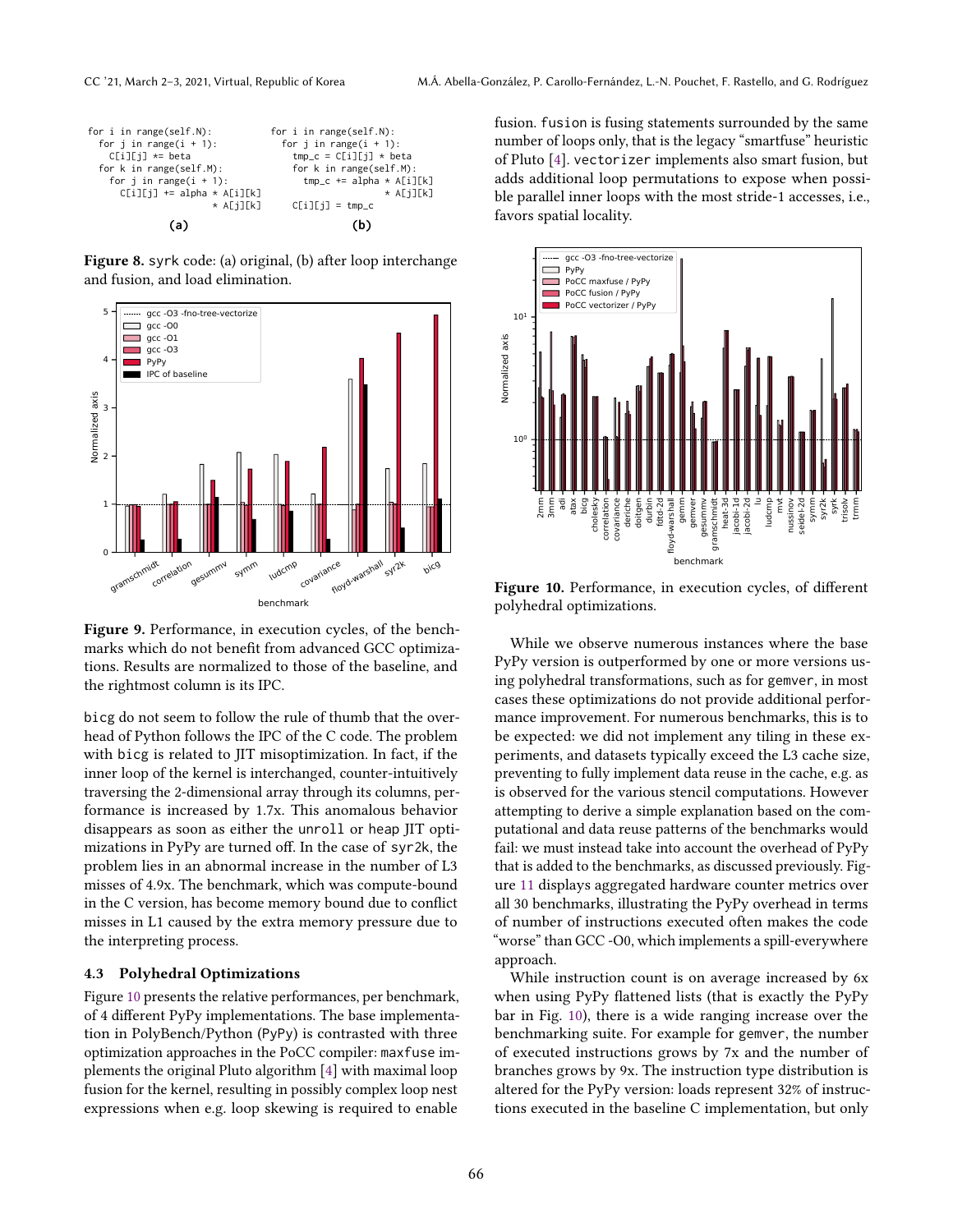<span id="page-8-0"></span>

Figure 11. Geometric mean of the ratio of different types of instructions for different versions of the benchmarks, normalized to that of the baseline.

20% in the PyPy version. But looking at jacobi-2d, instruction count increases by 26x, branches by 75x, loads by 20x and stores by 24x. Such overhead cannot be compensated by traditional loop transformations, irrespective of which loop order/fusion is implemented. Across all benchmarks, instruction count increases always by 4x or more (gesummv being the outlier, at 3.3x). Surprising differences occur, e.g., for gemm instructions increase by 20x, but for 2mm by 4x only. This increase alone explains the difficulty to reach performance comparable to the native C implementation in many cases, and the differences across benchmarks with similar compute and reuse patterns (e.g., gemm vs. 2mm) prevent from finding easily a performance model to predict the PyPy overhead. In general, of the various instances where polyhedral transformations have improved performance, we observed mostly a reduction in instruction count and overall PyPy overhead added in these variants compared to the base PyPy version.

## 4.4 NumPy: Loop-based vs. Vectorized Operation

The core of the NumPy routines is directly implemented in C, both for performance reasons and to allow to easily pass data between applications. While the interfacing of CPython and C subroutines is seamless and provides native performance, interfacing PyPy with C codes requires ad-hoc extensions to bridge the gap between the C representation and the internal RPython representation used by PyPy. In particular, this requires a module, called cpyext, to make RPython's garbage collector aware of the objects managed by the C layer [\[3\]](#page-10-19). Due to this, PyPy is on average 3x slower than CPython on NumPy codes and, for this reason, we will use CPython as the default interpreter in this section.

The performance of NumPy codes is heavily conditioned by the coding style, and more specifically, on what type of operations are performed on the NumPy data. Although simply writing C-like code using the ndarray class provided by NumPy could seem like an easy way to improve execution performance, exactly the opposite is true. When NumPy arrays are traversed using regular loops accessing individual scalar elements, the basic data types stored in the ndarray object need to be promoted to first-class Python objects, which is the only kind of data that can actually be manipulated by the Python VM.

In order to improve NumPy performance, it is necessary to write code in a "vectorized" fashion. In the context of NumPy, the term vectorization does not refer to issuing SIMD instructions, but rather to transferring control of a particular operation (e.g., matrix-matrix addition or multiplication) to a native C, highly efficient implementation. Given that NumPy arrays are homogeneous, there is no need to call the VM interpreter while inside the C implementations, and consequently fewer instructions are executed, efficiently issuing SIMD operations and even allowing for multi-threaded implementations (although NumPy developers have opted not to do so for design reasons). Figure [12](#page-8-1) presents the NumPy performance compared to PyPy using flattened lists, and with the -O3 versions. As can be observed, for many benchmarks the performance offered by the NumPy codes is largely superior to that of the C codes. Such is the case with gramschmidt, where the speedup for the NumPy version with respect to the best C version is 3.3. However, for some other benchmarks the performance of NumPy lags far behind, such as with heat-3d, in which it delivers a 17.3x slowdown with respect to the -O3 execution.

<span id="page-8-1"></span>

Figure 12. Performance, in execution cycles, of NumPy benchmarks compared to C and pure Python versions. Note that the Y axis is logarithmic.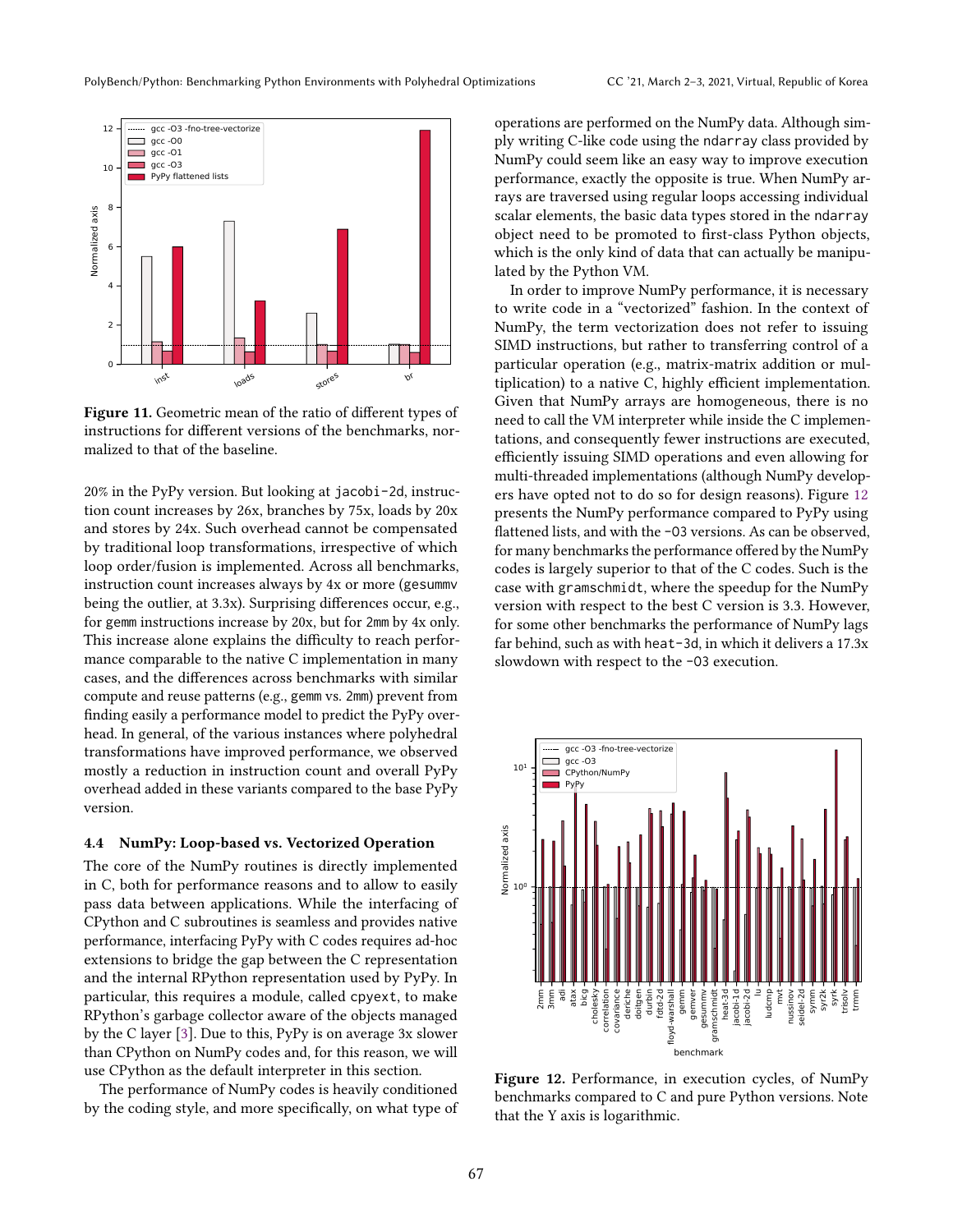The reasons for these performance differences are varied. In the case of heat-3d, jacobi-2d and other similar stencil codes, the problem lies within the memory management performed by NumPy. Upon vectorizing a stencil operation, NumPy will replicate the data in the original buffer to achieve efficient operation. For large matrices, this might cause a significant degradation of their memory performance. For example, for jacobi-1d, a 3-point stencil, the number of L1 misses is increased by 20.4x. However, since its footprint comfortably fits L3, this increase does not scale to lower levels of the hierarchy and the large reduction in total number of instructions (1.64x), driven by the use of 256-bit packed floating point operations, achieves a net 1.2 speedup. When working with larger stencils this behavior degrades. For jacobi-2d, a 5-point stencil illustrated in Fig. [13,](#page-9-2) the number of L3 misses increases by 4.6x, and for heat-3d, a 9-point stencil, it increases by 10x. This seems to indicate that NumPy is replicating the original buffer for each of the shifted matrices in the stencil computation, causing slowdowns of 1.1 and 1.6, respectively. However, the total number of instructions executed decreases by a factor of 4.2x for jacobi-1d, and 1.8x for heat-3d. In both cases, all floating-point operations are executed using 256-bit packed SIMD instructions.

<span id="page-9-2"></span>

| for t in range( self.TSTEPS ):                |  |  |                                                                     |  |
|-----------------------------------------------|--|--|---------------------------------------------------------------------|--|
|                                               |  |  | $B[1:self.N-1, 1:self.N-1] = 0.2 \times (A[1:self.N-1, 1:self.N-1]$ |  |
|                                               |  |  | + A[1:self.N-1, 0:self.N-2]                                         |  |
|                                               |  |  | + A[1:self.N-1, 2:self.N]                                           |  |
|                                               |  |  | + A[2:self.N, 1:self.N-1]                                           |  |
|                                               |  |  | + A[0:self.N-2, 1:self.N-1])                                        |  |
|                                               |  |  |                                                                     |  |
|                                               |  |  | $A[1:self.N-1, 1:self.N-1] = 0.2 * (B[1:self.N-1, 1:self.N-1]$      |  |
|                                               |  |  | + B[1:self.N-1, 0:self.N-2]                                         |  |
|                                               |  |  | + B[1:self.N-1, 2:self.N]                                           |  |
|                                               |  |  | + B[2:self.N, 1:self.N-1]                                           |  |
|                                               |  |  | + B[0:self.N-2, 1:self.N-1])                                        |  |
| <b>Figure 13.</b> NumPy version of jacobi-2d. |  |  |                                                                     |  |

Other benchmarks require special code transformations to be vectorized, as they present loop-carried dependences. For instance, it is necessary to perform loop interchanges in order to vectorize the innermost loop of adi and deriche. For other benchmarks with more complex dependences, such as seidel-2d or nussinov, index-set splitting [\[16\]](#page-10-20) may be employed to expose parallelism. These transformations modify the original sequential memory access of the kernels, consequently damaging both temporal and spatial locality, and may even cause performance to degrade with respect to the non-vectorized PyPy version. They are, however, fundamental to achieving performance with NumPy. For example, if non-vectorized, adi will execute 135x more instructions, 50% of them loads and stores. The memory behavior is improved at the L2 level, as array traversals are in row-major order. However, the final performance is degraded by a factor of 80 with respect to the vectorized version. For benchmarks which can be vectorized without hindering locality, and that do not operate on a large number of array views at the same time, the performance of NumPy matches, or even beats, the performance of the best C version.

# <span id="page-9-0"></span>5 Related Work

There is an immense body of work relating to Python performance measurement and optimizations, we limit below to highlighting several key software and publications, and their differences with the present work.

**Python Benchmarking Suites.** There is a plethora of benchmarking suites written for Python, including specifically to evaluate the quality and performance of interpreters. The Python Performance Benchmarking Suite [\[34\]](#page-11-10) integrates numerous applications and kernels, including (some synthetic) kernels to measure float and integer-heavy operations. However, nearly none of the algorithms implemented in PolyBench kernels are available. The PyPy benchmarking suite [\[9\]](#page-10-21) similarly includes a high number of applications and some numerical computation programs, but does not provide the type of implementations we offer in PolyBench/Python. The Pythran project released Numpy-style implementations of numerous scientific kernels [\[19\]](#page-10-22), several also available in PolyBench. While these benchmark suites tend to focus on full applications, PolyBench/Python has been designed to specifically cover a spectrum of regular numerical kernels that are amenable to polyhedral optimizations and systematically provide 3 implementation flavors for each benchmark, including Numpy-style.

Python Environments and Compilers. Similar as to using different compilers for C codes, a collection of different interpreters exist for Python. CPython [\[13\]](#page-10-16) is developed by the Python Software Foundation. The Intel Distribution for Python [\[7\]](#page-10-3) is designed to make Intel libraries such as the Math Kernel Library [\[33\]](#page-11-8) and the Data Analytics Acceleration Library [\[6\]](#page-10-18) usable from Python. Its aim is to bridge the technological gap between Python libraries such as NumPy and Intel products. PyPy [\[29\]](#page-11-1) is a performance-oriented interpreter developed using the RPython [\[2\]](#page-10-17) tool-chain. The Python code is translated to RPython, which is then translated to flow graphs, and then to C. The RPython layer includes a tracing just-in-time layer including an optimizer and a back-end that generates machine code.

The Pythran compiler [\[18,](#page-10-23) [20\]](#page-10-4) is a powerful optimizing compilation flow for (a subset of) Python that compiles programs into a C++ implementation for subsequent native execution. Pythran is an ahead-of-time compilation approach, which supports a variety of Python and Numpy concepts. It supports multi-threading.

# <span id="page-9-1"></span>6 Concluding Remarks

This paper introduced PolyBench/Python, a polyhedral benchmarking suite for Python environments, and presented extensive experimental analysis. Our experiments show that the performance of PyPy is usually an order of magnitude better than that of CPython. In fact, PyPy provides performance of the same order of magnitude than C for most kernels, when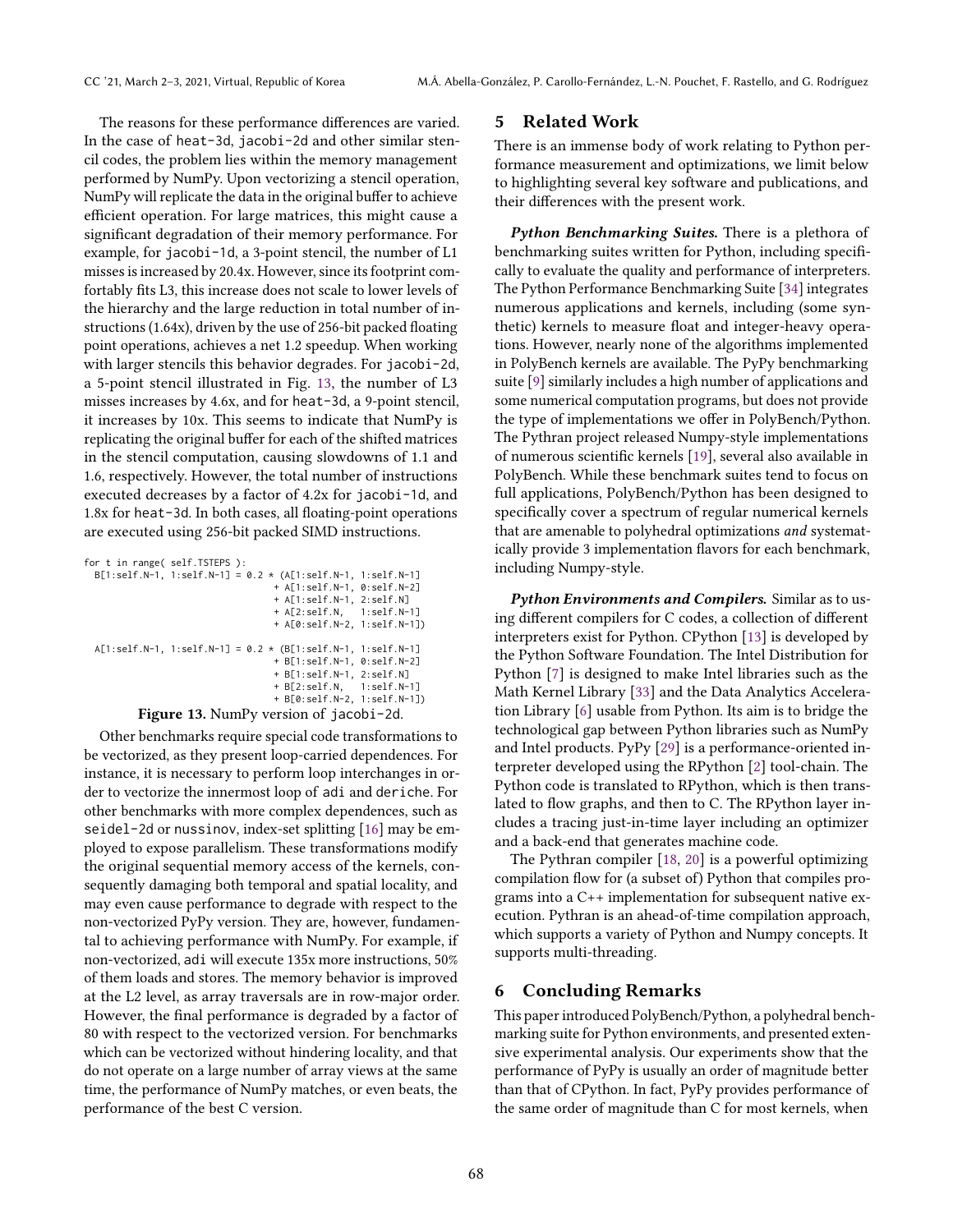disabling static compiler optimizations (i.e., using -O0). We observed high correlation between the relative performance of Python codes and the IPC of the C baselines. When the IPC is low, the slack available to the Python VM to execute each instruction is larger, and the effect on total execution time of the interpreting overhead is hidden, bringing Python performance closer to C. Besides the overhead introduced by the interpreting process itself, another important factor to explain the relative performance of Python and C codes is the absence of static or dynamic optimizations in the Python execution stack. Even though scientific-oriented interpreters, such as PyPy, perform high amounts of JIT optimizations, these usually target type inference and reducing the number of calls to the Python interpreter. Very few high-level code optimization is performed, specially given that most Python interpreters, including CPython and PyPy, are stack-based. While this reduces the complexity of the interpreter, which can just execute isolated pieces of code, it complicates the introduction of even very simple optimizations such as loopinvariant code motion or load elimination. Our results have shown how these very simple optimizations have potential to significantly improve the performance of Python codes, and suggest that these could be implemented in modern interpreters in a just-in-time fashion. For instance, load elimination could be implemented by detecting that the same array position is being repeatedly loaded from memory inside a loop, and dynamically enabling its lowering to a scalar during runtime. SIMDization is another optimization that could be dynamically enabled in a speculative fashion, by detecting floating point operations to consecutive positions of an array at runtime and fusing them together after a given number of iterations. By adding advanced SIMDization capabilities to performance-oriented Python interpreters such as PyPy, we can expect a substantial performance increase. The vectorization itself compounds with the reduction in the number of issued instructions to be interpreted, fundamentally in the number of memory accesses and branches.

We have also shown how NumPy can achieve performance superior to that of native C codes, provided that no locality tradeoffs are required in order to vectorize the code. These tradeoffs manifest when loop-carried dependences prevent row-order vectorization, requiring column or even wavefront traversals of the data.

## Acknowledgments

This research was supported in part by the Ministry of Science and Innovation of Spain (PID2019-104184RB-I00 / AEI / 10.13039/501100011033), and by the U.S. National Science Foundation (award CCF-1750399). CITIC is funded by Xunta de Galicia and FEDER funds of the EU (Centro de Investigación de Galicia accreditation, grant ED431G 2019/01).

## References

<span id="page-10-13"></span>[1] [n.d.]. PLUTO - An automatic parallelizer and locality optimizer for multicores. <http://pluto-compiler.sourceforge.net>

- <span id="page-10-17"></span>[2] D. Ancona, M. Ancona, A. Cuni, and N.D. Matsakis. 2007. RPython: a step towards reconciling dynamically and statically typed OO languages. In Proceedings of the 2007 Symposium on Dynamic Languages  $(DLS'07)$ . 53-64.
- <span id="page-10-19"></span>[3] S. Beyer. 2020. Efficient cycle detection on a partially reference counted heap. Master's thesis. Technische Universität Wien.
- <span id="page-10-7"></span>[4] U. Bondhugula, A. Hartono, J. Ramanujam, and P. Sadayappan. 2008. A Practical Automatic Polyhedral Parallelizer and Locality Optimizer. In Proceedings of the ACM SIGPLAN 2008 Conference on Programming Language Design and Implementation, PLDI. 101-113.
- <span id="page-10-0"></span>[5] Brad Chapman and Jeffrey Chang. 2000. Biopython: Python tools for computational biology. ACM Sigbio Newsletter 20, 2 (2000), 15-19.
- <span id="page-10-18"></span>[6] Intel Corporation. [n.d.]. Intel Data Analytics Acceleration Library. [https://software.intel.com/content/www/us/en/develop/tools/](https://software.intel.com/content/www/us/en/develop/tools/data-analytics-acceleration-library.html) [data-analytics-acceleration-library.html](https://software.intel.com/content/www/us/en/develop/tools/data-analytics-acceleration-library.html)
- <span id="page-10-3"></span>[7] Intel Corporation. [n.d.]. Intel Distribution for Python. [https:](https://software.intel.com/content/www/us/en/develop/tools/distribution-for-python.html) [//software.intel.com/content/www/us/en/develop/tools/distribution](https://software.intel.com/content/www/us/en/develop/tools/distribution-for-python.html)[for-python.html](https://software.intel.com/content/www/us/en/develop/tools/distribution-for-python.html)
- <span id="page-10-12"></span>[8] Louis-Noel Pouchet et al. [n.d.]. PoCC, the Polyhedral Compiler Collection 1.5. <http://pocc.sourceforge.net>.
- <span id="page-10-21"></span>[9] Maciej Fijalkowski et al. 2020. PyPy Performance Benchmarks. [https:](https://foss.heptapod.net/pypy/benchmarks) [//foss.heptapod.net/pypy/benchmarks](https://foss.heptapod.net/pypy/benchmarks).
- <span id="page-10-1"></span>[10] Inc. Facebook. [n.d.]. PyTorch, an open source machine learning framework. <https://pytorch.org>.
- <span id="page-10-6"></span>[11] Paul Feautrier. 1991. Dataflow analysis of array and scalar references. International Journal of Parallel Programming 20, 1 (1991), 23-53.
- <span id="page-10-8"></span>[12] P. Feautrier. 1992. Some efficient solutions to the affine scheduling problem, part II: multidimensional time. International Journal of Parallel Programming 21, 6 (1992), 389-420.
- <span id="page-10-16"></span>[13] Python Software Foundation. [n.d.]. The Python programming language. <https://github.com/python/cpython>
- <span id="page-10-14"></span>[14] Python Software Foundation. 2020. Sunsetting Python 2. [https://www.](https://www.python.org/doc/sunset-python-2/) [python.org/doc/sunset-python-2/](https://www.python.org/doc/sunset-python-2/)
- <span id="page-10-5"></span>[15] Sylvain Girbal, Nicolas Vasilache, Cédric Bastoul, Albert Cohen, David Parello, Marc Sigler, and Olivier Temam. 2006. Semi-Automatic Composition of Loop Transformations. International Journal of Parallel Programming 34, 3 (June 2006), 261-317.
- <span id="page-10-20"></span>[16] Martin Griebl, Paul Feautrier, and Christian Lengauer. 2000. Index set splitting. International Journal of Parallel Programming 28, 6 (2000),  $607 - 631.$
- <span id="page-10-11"></span>[17] Tobias Grosser, Armin Groesslinger, and Christian Lengauer. 2012. Polly-performing polyhedral optimizations on a low-level intermediate representation. Parallel Processing Letters 22, 04 (2012), 1250010.
- <span id="page-10-23"></span>[18] Serge Guelton. 2018. Pythran: Crossing the Python Frontier. Computing in Science & Engineering 20, 2 (2018), 83-89.
- <span id="page-10-22"></span>[19] Serge Guelton. 2020. Pythran Numpy Benchmarks. [https://github.](https://github.com/serge-sans-paille/numpy-benchmarks/) [com/serge-sans-paille/numpy-benchmarks/](https://github.com/serge-sans-paille/numpy-benchmarks/).
- <span id="page-10-4"></span>[20] Serge Guelton, Pierrick Brunet, Mehdi Amini, Adrien Merlini, Xavier Corbillon, and Alan Raynaud. 2015. Pythran: Enabling static optimization of scientific python programs. Computational Science & Discovery 8, 1 (2015), 014001.
- <span id="page-10-9"></span>[21] François Irigoin and Rémi Triolet. 1988. Supernode partitioning. In Proceedings of the 15th ACM SIGPLAN-SIGACT symposium on Principles of programming languages. 319-329.
- <span id="page-10-2"></span>[22] Nikhil Ketkar. 2017. Introduction to pytorch. In Deep learning with python. Springer, 195-208.
- <span id="page-10-10"></span>[23] Martin Kong, Richard Veras, Kevin Stock, Franz Franchetti, Louis-Noël Pouchet, and Ponnuswamy Sadayappan. 2013. When polyhedral transformations meet SIMD code generation. In Proceedings of the 34th ACM SIGPLAN conference on Programming language design and implementation. 127-138.
- <span id="page-10-15"></span>[24] P.J. Mucci, S. Browne, C. Deane, and G. Ho. 1999. PAPI: A Portable Interface to Hardware Performance Counters. In Proceedings of the